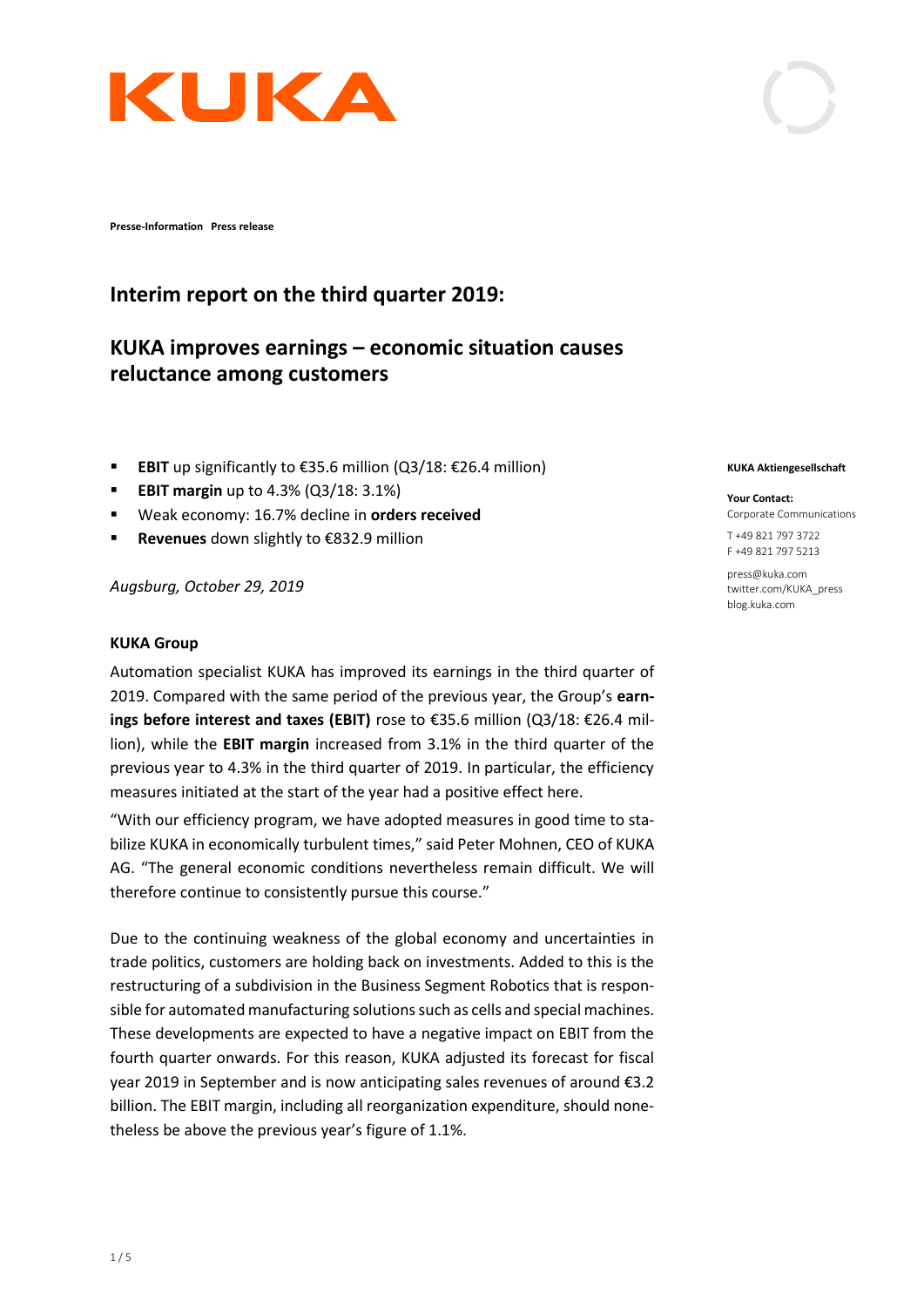



The Group recorded **orders received** totaling €624.8 million in the third quarter of 2019. This corresponds to a 16.7% decrease on the third quarter of 2018 (Q3/18: €750.1 million). KUKA particularly felt this restraint in the automotive and electronics industries. The effects are being felt by the Systems, Robotics and China business segments in particular. **Sales revenues** fell slightly by 2.1% to €832.9 million (Q3/18: €851.0 million). The **bookto-bill ratio,** in other words orders received in relation to sales revenues, decreased by 0.13 to 0.75 in the past quarter (Q3/18: 0.88).

From a cumulative perspective, KUKA Group generated **orders received** worth €2,434.0 million in the **first nine months of 2019**, which was 6.8% lower than the previous year's figure (9M /18: €2,610.5 million). **Sales revenues** amounted to €2,372.5 million, corresponding to a slight decrease of 3.1% on the previous year (9M /18: €2,448.3 million). The **book-to-bill ratio** stood at 1.03 in the first nine months of 2019. This was a decline of 0.04 on the previous year (9M /18: 1.07). KUKA Group's **EBIT** dropped to €81.4 million from €93.9 million in the previous year. The **EBIT margin** was down from 3.8% in the first nine months of 2018 to 3.4% in 2019. In the previous year, the sale of shareholdings in companies worth a double-digit million euro amount had a positive effect on the result. In the current financial year, the change of consolidation method resulted in income. If both effects were eliminated, the result for the first nine months of 2019 would be above the previous year's figure.

## **Systems**

The Systems business segment saw its volume of **orders received** fall from €310.9 million in the third quarter of 2018 to €186.9 million in the third quarter of 2019. This corresponds to a considerable decline of 39.9% and reflects the noticeable reluctance of customers to place orders. **Sales revenues** also fell by 20.5% from €273.5 million in the third quarter of 2018 to €217.3 million in the third quarter of 2019. The **book-to-bill ratio** decreased yearon-year from 1.13 (Q3 /18) to 0.86 (Q3 /19). **EBIT**, on the other hand, rose from €3.8 million in Q3 /18 to €9.9 million in the third quarter of 2019. The **EBIT margin** of 4.6% was above the previous year's figure of 1.4%. This improvement is mainly attributable to the positive effects of the efficiency measures that have been initiated.

**Orders received in the first nine months of 2019** amounted to €612.5 million after €799.9 million in the same period of the previous year. This corresponds to a decline of 23.4%. **Sales revenues** in the first nine months totaled €673.1 million after €729.2 million in the same period of the previous year, corresponding to a decline of 7.7%. The **book-to-bill ratio** dropped from 1.10 in 9M /18 to 0.91 in 9M /19. **EBIT** in 9M /19 amounted to €25.6 million, after €39.1 million in 9M /18. This corresponds to an **EBIT margin** of 3.8% after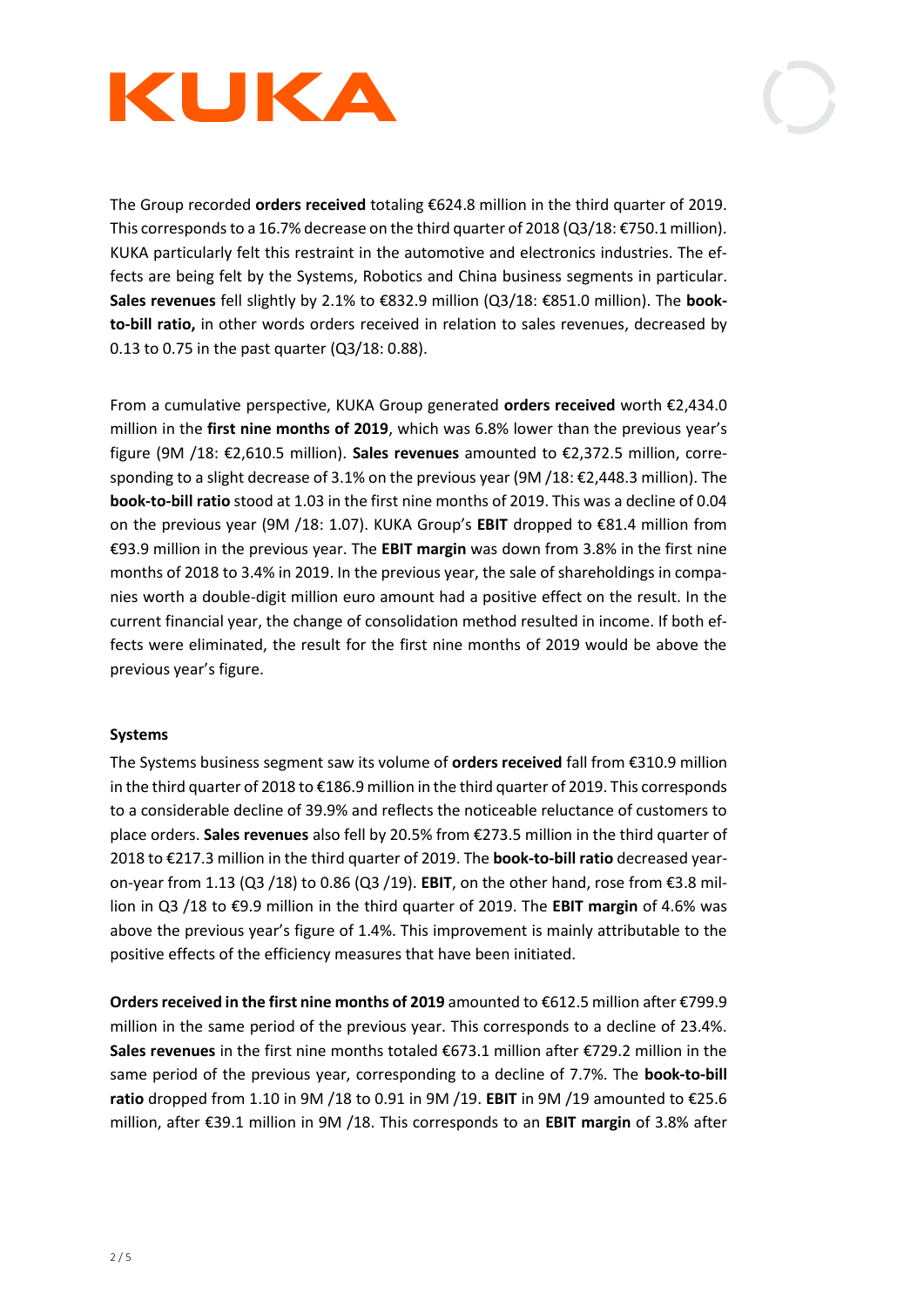



5.4% in the same period of the previous year. The difficult order situation and the deteriorations in existing projects had a negative impact on earnings.

### **Robotics**

In the third quarter of 2019, the Robotics segment generated **orders received** totaling €215.4 million, 27.5% down on the previous year (Q3 /18: €297.0 million). **Revenues** decreased by 19.0% from €379.7 million in Q3 /18 to €307.7 million in Q3 /19. The **book-tobill ratio** stood at 0.70 (Q3 /18: 0.78). Due to the ongoing difficult situation of the global economy, customers remain reluctant to place orders. Consequently, the reduced revenue volume affected earnings. **EBIT** amounted to €25.5 million, after €37.1 million in Q3 /18. The **EBIT margin** fell accordingly from 9.8% in Q3 /18 to 8.3% in Q3 /19. The details of the restructuring of a subdivision of Robotics announced in September will be worked out in the fourth quarter. The measures will thus have a substantial negative impact on EBIT from the fourth quarter onwards and have an effect on the full-year earnings.

Orders received in the **first nine months of 2019** had a value of €822.3 million, corresponding to a 14.7% decrease on the same period of the previous year (9M /18: €963.9 million). **Sales revenues** fell by 7.2% from €937.5 million in the first nine months of 2018 to €870.0 million in 9M /19. At 0.95, the **book-to-bill ratio** was below the previous year's figure of 1.03. **EBIT** in the first nine months amounted to €60.9 million, corresponding to an **EBIT margin** of 7.0%. In the same period last year, the Robotics business segment earned €105.3 million with an EBIT margin of 11.2%. The result in the prior-year period was positively impacted by the sale of shareholdings in companies.

#### **Logistics Automation**

Logistics Automation posted a strong rise in **orders received** by 39.8% to €128.6 million in the third quarter of 2019 (Q3 /18:  $\epsilon$ 92.0 million). This increase was possible due to the systematic implementation of the growth strategy. Logistics Automation continues to benefit from high global customer demand in the focus markets of E-Commerce / Retail and Consumer Goods. **Revenues** decreased slightly by 3.2% from €145.5 million in Q3 /18 to €140.9 million in Q3 /19. The **book-to-bill ratio** rose to 0.91 (Q3 /18: 0.63). **EBIT** fell to €2.5 million in the third quarter of 2019, after €4.1 million in the third quarter of 2018. The **EBIT margin** accordingly dropped to 1.8% in Q3 /19 after 2.8% in Q3 /18. Due to the change in consolidation of the China business, the increased investment in new technologies /software and the further development of the organizational structures, EBIT fell compared with the previous year.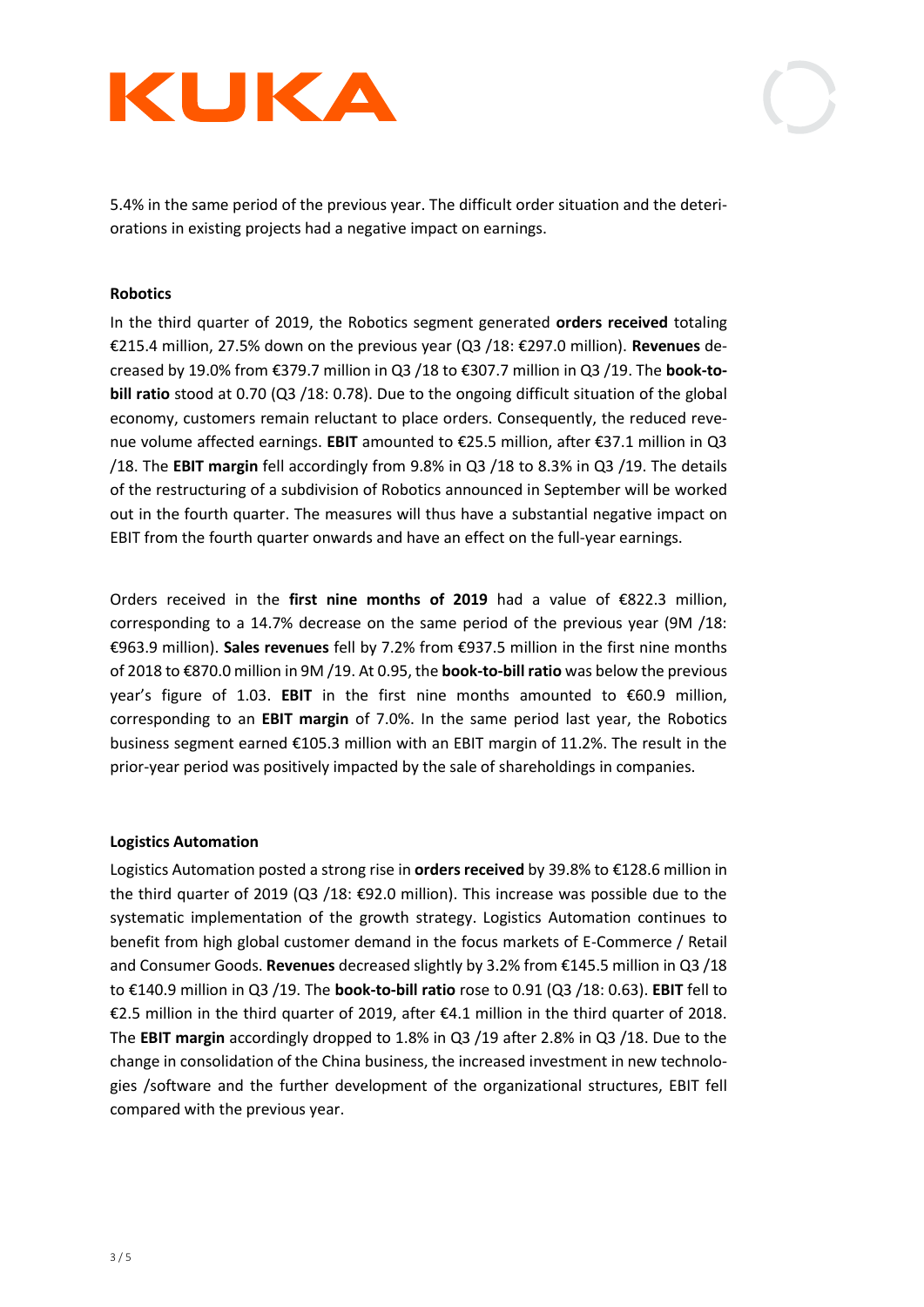



On a cumulative basis, the Logistics Automation business segment reported **orders received** valued at €601.9 million in the **first nine months of 2019** – a substantial gain of 43.1% (9M /18: €420.5 million). **Sales revenues** totaled €425.5 million and were thus 3.7% below the previous year's level of €441.8 million. It must be noted here that since 2019, the Chinese Logistics company has been included only proportionately in the earnings and no longer in the sales revenues on account of the change of consolidation method. The **book-to-bill ratio** increased from 0.95 last year to 1.41. **EBIT** in the first nine months of 2019 totaled €6.0 million with an **EBIT margin** of 1.4% (9M /18: EBIT €8.3 million; EBIT margin 1.9%).

### **Healthcare**

At €58.4 million, **orders received** at Healthcare in Q3 /19 considerably surpassed the prioryear figure of €50.6 million by 15.4%. The **sales revenues** of €54.3 million achieved in the reporting period were 4.6% above the previous year's level (Q3 /18: €51.9 million). The **book-to-bill ratio** improved accordingly from 0.97 in Q3 /18 to 1.08 in the third quarter of 2019. **EBIT** amounted to −€2.2 million, after €0.3 million in the prior-year period. This corresponds to an **EBIT margin** of −4.1% (Q3 /18: 0.6%). Deteriorations in ongoing customer projects had an impact on earnings, as did increased expenditure for Research and Development.

In the **first nine months of 2019**, Healthcare achieved **orders received** totaling €164.3 million, representing an increase of 3.7% from €158.4 million. **Revenues** increased slightly by 2.4% from €156.3 million in 9M /18 to €160.0 million in 9M /19. The resulting **book-tobill ratio** stood at 1.03 after 1.01 in the same period of 2018. **EBIT** fell from €1.5 million to −€2.2 million in the first nine months of 2019, corresponding to an **EBIT margin** of −1.4% (9M /18: 1.0%). Healthcare has expanded its product portfolio with the aim of strengthening its customer base. Among others, associated costs have had a negative impact on earnings.

#### **China**

In the third quarter of 2019, the China segment posted **orders received** amounting to €55.9 million. This is equivalent to a substantial decline of 34.6% on the previous year's value (Q3 /18: €85.5 million). In China, the reluctance of customers to place orders due to the developments in trade politics and the global uncertainties can be clearly felt, particularly in the automotive and electronics industries. **Sales revenues** fell by 3.2% from €159.2 million to €154.1 million. The **book-to-bill ratio** decreased from 0.54 in the third quarter of 2018 to 0.36 in the third quarter of 2019. **EBIT** amounted to €1.8 million in the past quarter (Q3 /18: −€4.5 million). This corresponds to an **EBIT margin** of 1.2% (Q3 /18: